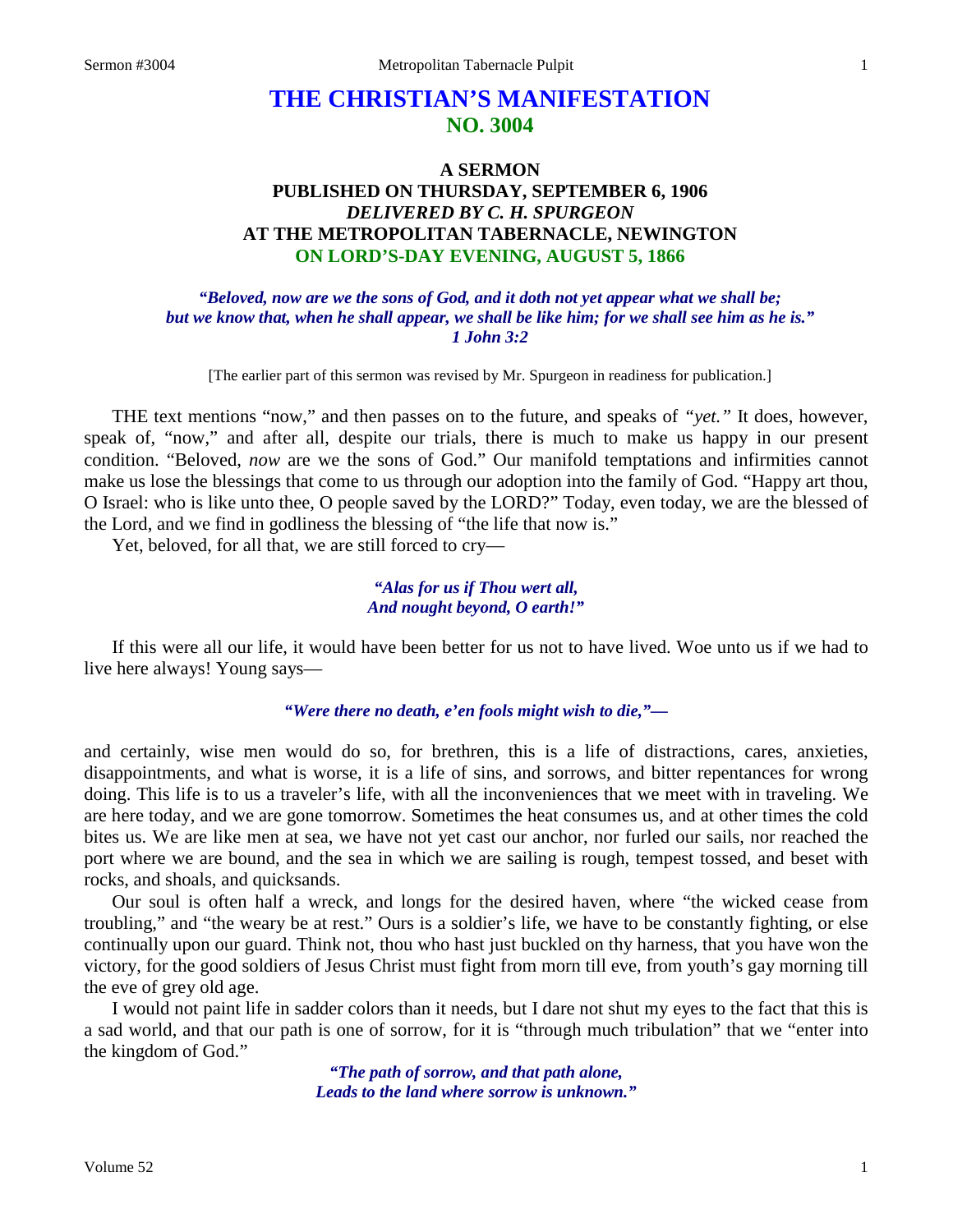It is to that other and better land that I would, for a little while, bear away your thoughts. We shall borrow the wings of our text, and like the eagle, soar towards heaven.

We will begin with this sentence, "IT DOTH NOT YET APPEAR WHAT WE SHALL BE."

What we are to be, we can scarcely guess. Indeed, we cannot guess at all merely by the use of our senses. "Eye hath not seen, nor ear heard, neither have entered into the heart of man, the things which God hath prepared for them that love him. But God hath revealed them unto us by his Spirit," but only to our spirit. Flesh and blood, as they are, cannot inherit the kingdom of God, and cannot even guess what that kingdom is like. This is not the place where the Christian is to be seen. This is the place of his veiling, heaven is the place of his manifestation. This is the place of his night, yonder is the place of his day. Our portion is on the other side of the river, our days of feasting are not yet.

Some of the reasons why "it doth not yet appear what we shall be" may be as follows. First, *our Master was, to a great extent, concealed and hidden, and we must expect to be as He was.* Is it not written, in this very epistle, "as he is, so are we in this world"? Jesus said to His followers when He was here upon earth, "The disciple is not above his master, nor the servant above his lord. It is enough for the disciple that he be as his master, and the servant as his lord."

My brethren, see that man wearing a coat "without seam, woven from the top throughout"—the carpenter's son, the heir of poverty, the companion of the humblest classes of mankind. Can you see in Him God over all, blessed forever? If you can, you are not looking with the eyes of your flesh, I am sure, for in that manner, you cannot detect the glory of the Lord Jesus Christ beneath so humble a garb.

The veil which the Savior cast about Himself was not so thick but that some rays of His glory burst through when He trod the waves, rebuked the winds, and raised the dead, but still, it was sufficiently dense, for He cried, "The foxes have holes, and the birds of the air have nests; but the Son of man hath not where to lay his head." You will see that Christ was concealed as you recollect that although, as Dr. Watts says—

# *"All riches are His native right,"—*

yet, when He had to pay the temple tax, He had to work a miracle so that Peter might be able to catch the fish which had the exact amount required in its mouth. He was so poor that He had to live upon the charity of His followers. Would you have believed that *He* was the Lord of all creation if you had seen Him up on yonder lonely mountain's side without a bed to rest upon, or sitting wearily upon Jacob's well at Sychar, and asking a sinful woman to give Him a little water to drink? The Savior was, indeed, masked and hidden so that the vulgar eye could not detect His glory.

Only such men eagle-eyed as John were able to say, "We beheld his glory, the glory as of the only begotten of the Father, full of grace and truth." Our Lord's wisdom, and grace, and power, and all His other illustrious attributes were concealed beneath the veil of our inferior clay. Dr. Watts was right, as I reminded you just now, when he wrote—

> *"Worthy is He that once was slain, The Prince of Peace that groan'd and died; Worthy to rise, and live, and reign At His almighty Father's side*

*Power and dominion are His due Who stood condemned at Pilate's bar; Wisdom belongs to Jesus too, Though He was charged with madness here.*

> *All riches are His native right, Yet He sustained amazing loss; To Him ascribe eternal might,*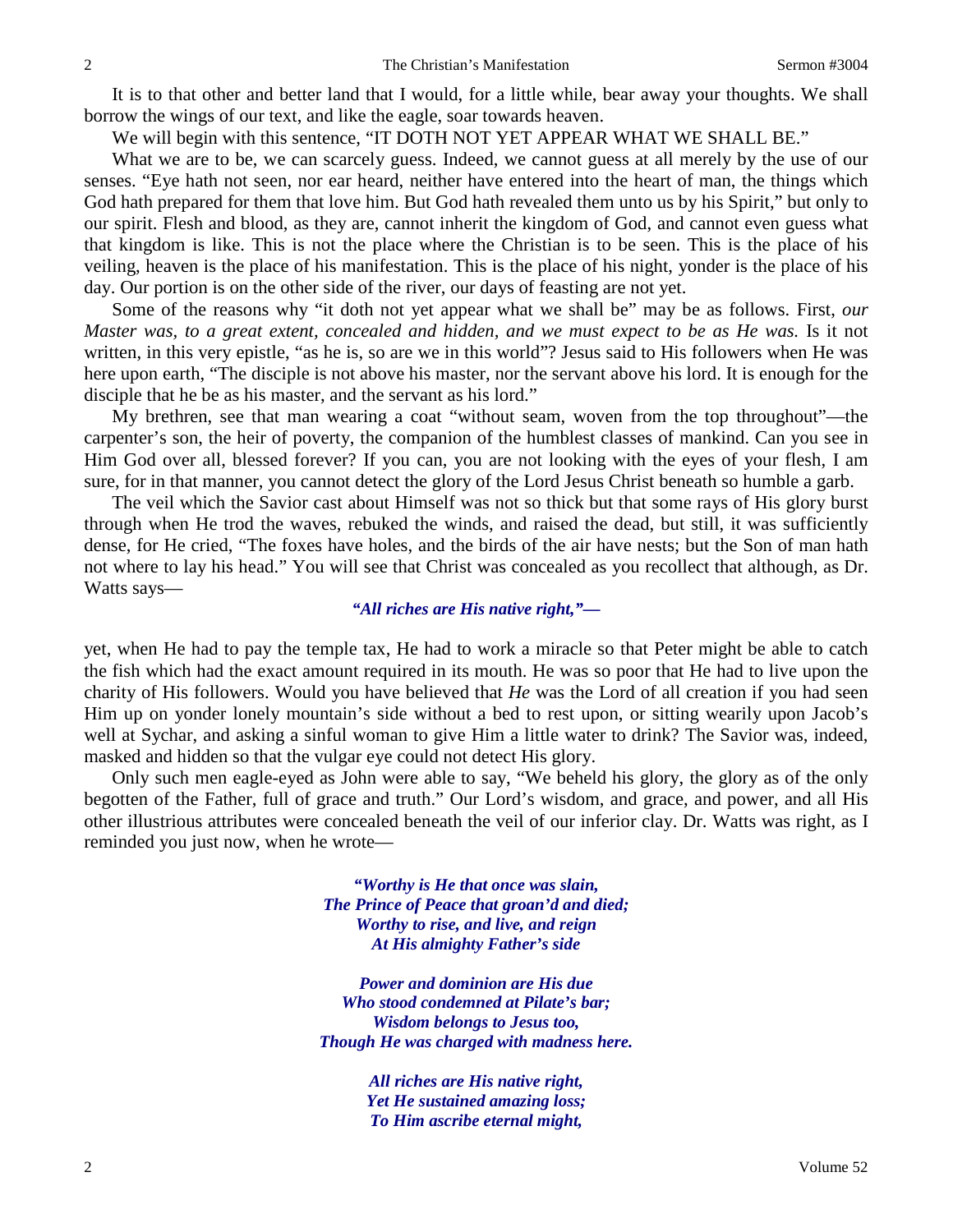#### *Who left His weakness on the cross."*

So fully did He veil His glory that some even ventured to call Him Beelzebub, and to say that He was a gluttonous man and a winebibber!

Now, Christian, as you think of all this, do you wonder if worldlings do not know you, and only speak of you to slander you? Do you wonder if your integrity is questioned, and your most manifest virtue is misrepresented, and if the grace which really is within you is caviled at and despised? How should the world know you when the Savior Himself was not discovered? As the bright gleams of His divine glory were almost wholly concealed, surely the weaker gleams of your earthly and human glory must be altogether hidden. That perhaps, is the first reason why "it doth not yet appear what we shall be."

I think I may also remark, brethren, that *we are not yet fit to let it appear what we shall be*. "The son in the house," says one, "is treated as if he were a servant, and even worse than if he were a servant. A servant is not chastised, he may do many wrong things, and yet escape without a stripe, yet it is not so with the son. Why does not his father give him the honor and dignity which belong to his sonship?"

Simply because he is at present only a child and he must be treated as a child for a time, in order that he may be fitted to adorn his sonship. It would spoil him to receive at once all that is to be his when he enters upon his inheritance. He is the heir to all his father's estates, yet he has to be thankful to his father for even a penny, and he receives his pittance week by week, as though he were a poor pensioner upon his father's bounty or a beggar at his door.

Why does not the father give this heir to large estates a thousand pounds? Why does he not entrust him with a great store of wealth? Because he is in his nonage, and if he were trusted with a large sum of money at so early an age, he might grow profligate, and so be unfitted to use his wealth rightly if he should reach riper years.

Brethren, you and I, if we are believers in the Lord Jesus Christ, are kings—not only sons of God, but kings who are to reign with Him forever. Then why are we not treated like kings? You know that in some earthly royal families, it is thought best for the prince, the heir-apparent to the throne, that he should be a soldier or a sailor, and serve his country in that capacity, so that, when he comes to the throne, he may understand how to wield his scepter for the good of all classes of his subjects.

So, Christian, is it with you. You are so childish at present, you have so lately begun to learn the nature of divine things, you are uninstructed, you know but in part, and you know that part so badly, that it would not be fitting that your greatness should be revealed to you at present. You must be held back for a while till you have been better trained in the Holy Spirit's school, and then it shall appear what you shall be.

A third reason why it does not yet appear what we shall be is, I think, because *this is not the world in which the Christian is to appear in his glory,* for if he did, his glory would be lost in this world. The multitude climbed to the tops of the trees, or the roofs of the houses, whence they might see Caesar or Pompey returning with the spoils of war, and the multitudes still clap their hands when a warrior has overcome his country's enemies, and so become a great man. But the world cares little or nothing about self-denial, about Christian love, about consecration, and devotion to Christ and His cause, yet these things are the glory of a Christian.

That morel excellence, that spiritual worth which flashes from the eyes of the holy angels and of the saints in glory, is almost unappreciated here. Your Master has had this glory, though it was usually veiled while He was here below, yet the people cried out, "away with him, away with him, crucify him," and if you had here, to its full extent, the glory which will be revealed in you in heaven, people would say the same concerning you.

This is not the world in which you are to display your full honors. When a king is journeying through a foreign country, he does not wear his crown, nor the rest of his regalia, he often travels *incognito,* and even when he reaches his own country, he does not put on his royal robe for fools to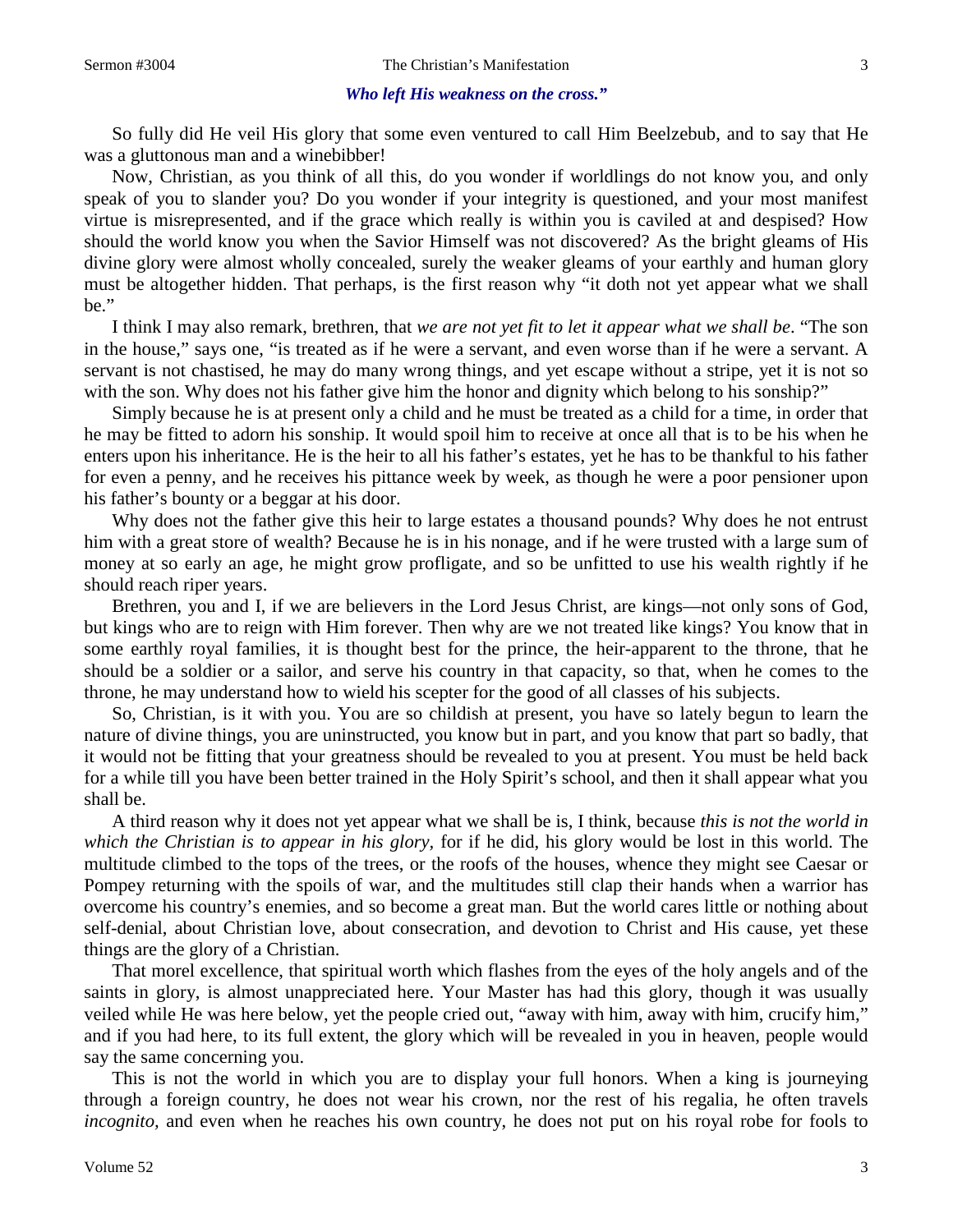admire at every village wake and fair. He is not a puppet-king, strutting upon the stage to show himself to the common people, but he reserves his grandeur for great public occasions and grand court ceremonies. In this poor sinful world, you Christians would be out of place if you could be what you shall yet be. You also must go, *incognito,* through this world to a large extent, but by and by, you shall take off the travel worn garments that you have worn during your earthly pilgrimage, and put on your beautiful array, and be manifested to the whole universe as a son or a daughter of "the King eternal, immortal, invisible."

And to close this part of the subject, "It doth not yet appear what we shall be," because *this is not the time for the display of the Christian's glory*. If I may use such an expression, time is not the time for the manifestation of a Christian's glory. Eternity is to be the period for the Christian's full development, and for the sinless display of his God-given glory. Here he must expect to be unknown, it is in the hereafter that he is to be discovered as a son of the great King.

At present it is with us as it is with the world during winter. If you had not seen the miracle wrought again and again, you would not guess, when you look upon those black beds in the garden, or when you walk over that snowy and frosty covering, crisp and hard beneath your feet, that the earth will yet be sown with all the colors of the rainbow, and that it will be gemmed with flowers of unspeakable beauty. No, the winter is not the time when the beauty of the earth is to be best seen, and Christian, you also must pass through your winter season.

Ay, but let that wintry weather once be over, let the bleak December winds howl into your ears, let the cold and cheerless January come and go, let "February fill-dyke" also pass, and behold, the springtime comes. I might almost say that grey hairs come upon your head like the snowdrops appear upon the earth, as the harbingers of spring and of summer, and your soul shall yet blossom "with joy unspeakable and full of glory," and all the graces and excellences of the Christian shall be revealed in you. It is winter with you now, but the summer comes.

If you stand, as many of you have often done, at the seaside, you have noticed that at certain hours of the day there is a long expanse of mud, or of dry sand, and it may not seem to one who sees it for the first time as though the sea had ever rolled over it, or that it ever will. Ah, but "it doth not yet appear" what it will be. It is ebb-tide now, but wait till the flood comes, and then you will see the whole of that black mire or that yellow sand glistening in the sunshine.

So, the flood of glory is rising, Christian, can you not see the breakers in the distance, the white crests of the incoming waves? God's great sea of eternity draws nearer and nearer, can you not hear the booming of that mighty flood? Soon shall your ransomed spirit float and bathe in that sea of glory, where not a single wave shall cause you a moment's grief or pain. This is not the time, Christian, in which you are to be fully revealed.

You are, today, like that ugly shriveled seed, there is no beauty in it that you should desire it. Ay, but wait a little while, and the sweetly perfumed flower shall shed its fragrance in the air, and make the gazer pause to admire the matchless colors with which God has been pleased to paint it, then shall its full glory be known and seen.

At present, you are in your seed stage, and your sowing time is coming. Tremble not that it is so. There will be a time for your poor flesh to sleep in the silent grave, but at the voice of the archangel, and the blast of the trumpet of the resurrection, you shall arise. Just as the flower rises in spring, the dead body, which was put into the tomb, shall rise incorruptible in the image of the Savior.

So, you see, "it doth not yet appear what we shall be," because the Lord Jesus Christ was not fully revealed here, because we are not fit to appear in glory, because we are not here in the midst of the men and women who should see us in our glory, and because it is not yet the right time for us thus to appear. "To every thing there is a season, and a time to every purpose under the heaven," but this is not the time for the full manifestation of Christians, and therefore, "it doth not yet appear what we shall be; but we know that, when he shall appear, we shall be like him, for we shall see him as he is."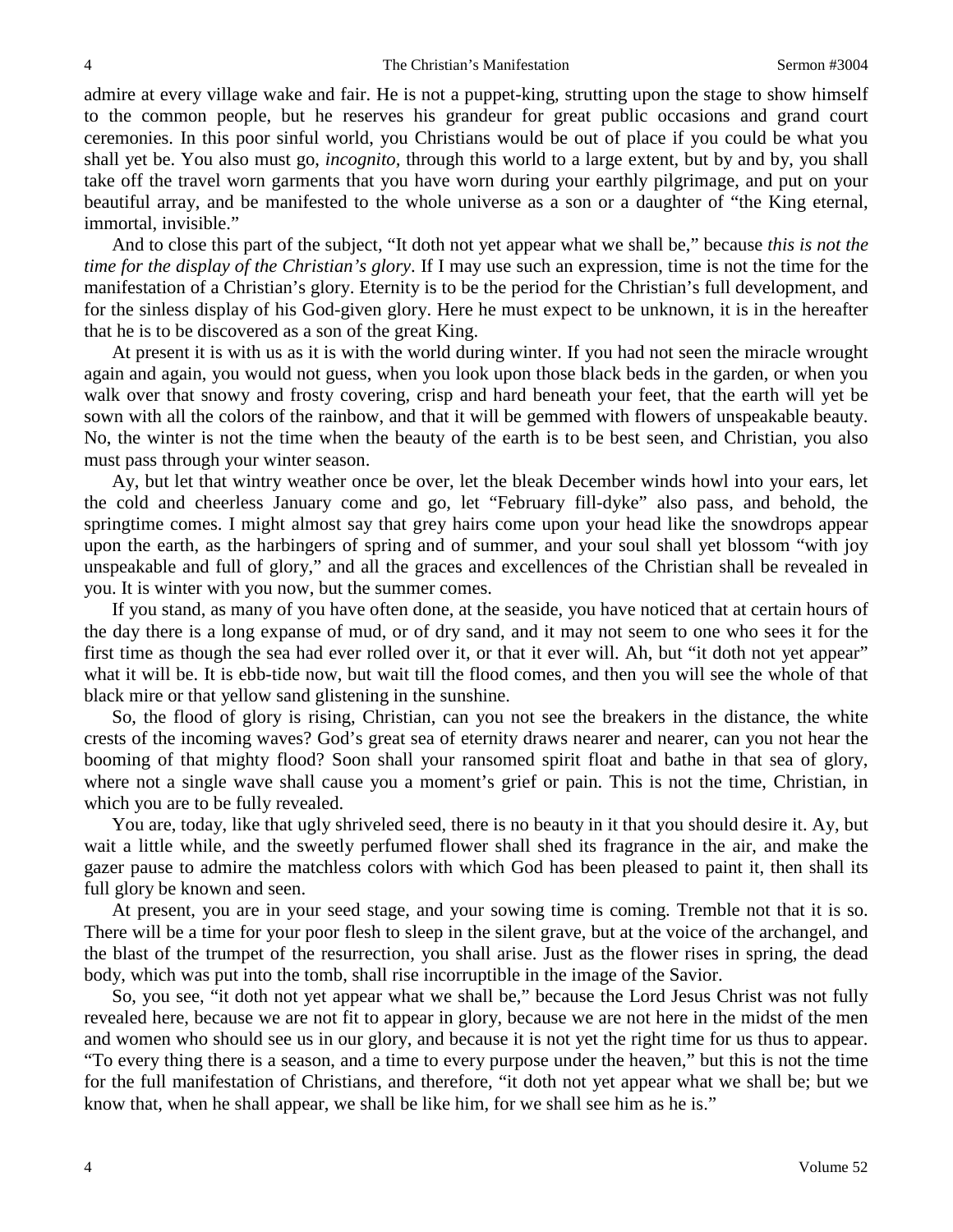Having spent so much time over the previous clause, we will merely hint at the teaching of the next words of the text, "BUT WE KNOW THAT, WHEN HE SHALL APPEAR."

So, then, *it is quite certain that Christ will appear*. John does not stop to prove it. He speaks of it as though it were perfectly understood that Christ would again appear, and he mentions what is to be the nature of that appearing.

*Christ will appear in person*. This is what the two angels declared to the disciples after His ascension, "This same Jesus, which is taken up from you into heaven, shall so come in like manner as ye have seen him go into heaven," That is, as the incarnate God, He will come back from heaven.

When He comes, *He will appear full of happiness*. There will be no more sorrow to winkle His brow, no more furrows to be plowed on His back, no fresh wounds to be made in His hands or his feet, no more offering of a sacrifice for sin, but He will come to rejoice with His people forever.

Further, when He comes, *He will appear in His glory*—not as the man of Nazareth, to be despised and spit upon, but as "The mighty God, The everlasting Father, The Prince of Peace." If any of you are tempted to ask, "When will He come?" I give you His own assurance, "Surely I come quickly," so go your way and pray, as John did, "Even so, come, Lord Jesus," yet do not forget Paul's inspired sentence, "But of the times and the seasons, brethren, ye have no need that I write unto you. For yourselves know perfectly that the day of the Lord so cometh as a thief in the night. For when they shall say, Peace and safety; then sudden destruction cometh upon them, as travail upon a woman with child; and they shall not escape."

Christ is coming, beloved, literally coming—not figuratively, and by His Spirit, but literally, actually, really.

> *"Lo! He comes with clouds descending Once for favor'd sinners slain."*

He is coming in glory, to dwell in the midst of His saints forever. This is our blessed hope, "the glorious appearing of the great God and our Savior Jesus Christ, who gave himself for us, that he might redeem us from all iniquity, and purify unto himself a peculiar people, zealous of good works."

Now, passing on, "We know that, when he shall appear, WE SHALL BE LIKE HIM; FOR WE SHALL SEE HIM AS HE IS.

There are other passages in His Word where we are distinctly told that His manifestation will be coincident with our manifestation. Here we are told that "when he shall appear, we shall be like him," and the reason given for this is, "for we shall see him as he is."

Let us, while pondering the text, then, meditate upon this great truth, "We shall be like him." This afternoon, meditating upon this glorious assurance that I shall be like Christ—and I fully believe that I shall be like him—it did seem to me as if it were almost too good to be true.

Yet it is true that *we are to be like Christ, first, as to our body*. Here, we are like the first Adam, of the earth, earthy. But we shall, one day, have a body like that of the second Adam, a heavenly body. Like the first Adam, we are mortal now; like the second Adam, we shall be immortal by and by. Christ's body is not now subject to any pains, or to any decay or disease, neither shall our body be.

It is quite true that "flesh and blood cannot inherit the kingdom of God," yet it will be this very body of ours that will inherit the kingdom of God, only that which is corruptible in it, that which is mere flesh and blood, will then have been removed. As the apostle Paul writes to the Corinthians, in that wonderful chapter about the resurrection, "It is sown a natural body; it is raised a spiritual body." It is "a spiritual body" which the Lord Jesus Christ has today.

I cannot imagine how glorious the Savior is in heaven, but I always think of Him, even when He was upon this earth, as being far fairer than any artist ever depicted Him. I have gazed a long while upon many paintings of Christ, both in England and abroad, but I have never yet seen one which appeared to me to be equal even to my ideal of the Savior. I have looked, and I have said, "Oh, no! He was far fairer than that, there must have been more beauty in His face than even that great master has portrayed."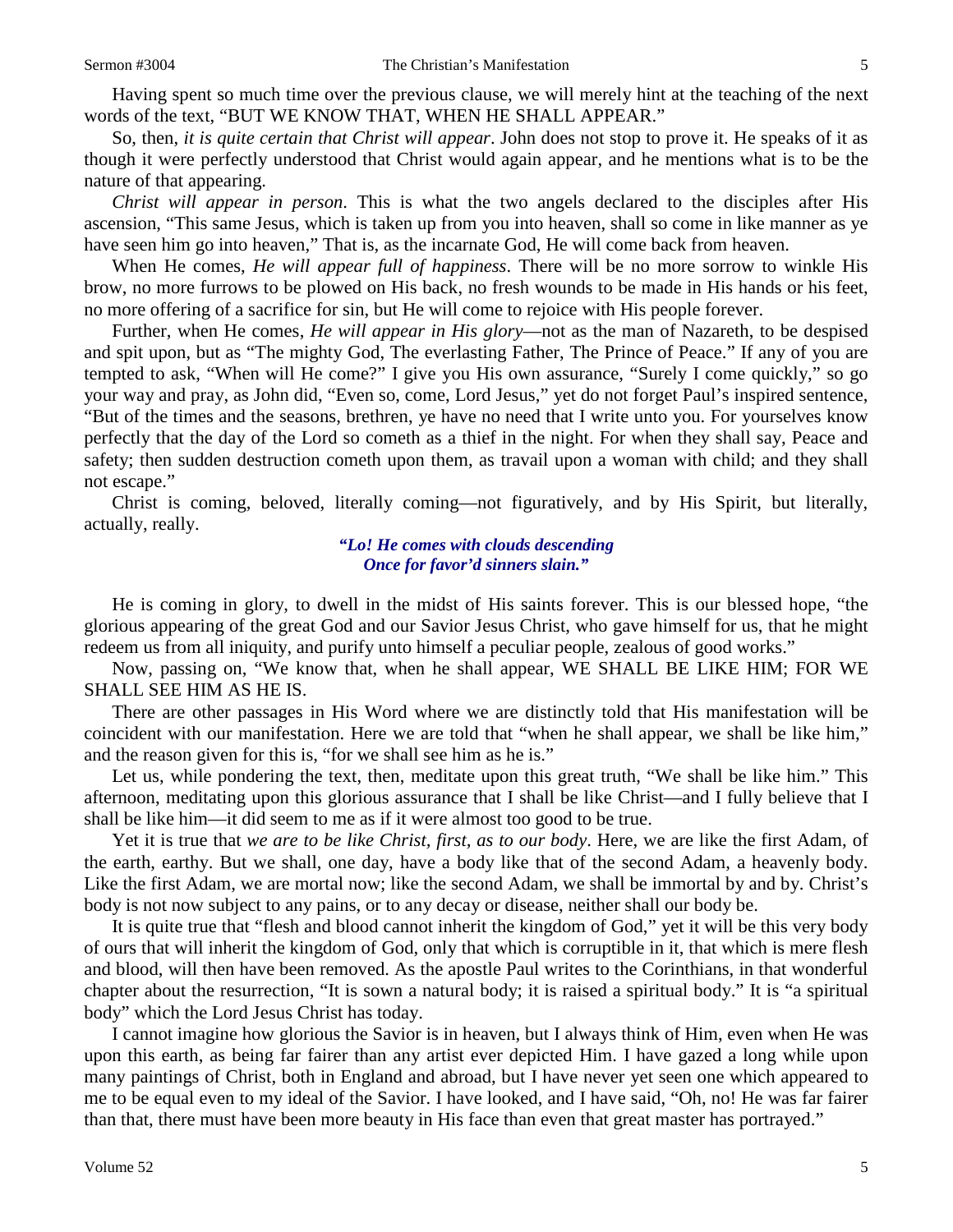Well, brethren, if that is true concerning Him as He was when among the sons of men, how true it must be concerning Him as He is now! He is fairer than all the fair spirits that surround the heavenly throne. He is "the rose of Sharon and the lily of the valleys." Amongst the shining seraphim and cherubim, none can be compared with Him, and Christian, you are to be like Him. Whatever are the characteristics of the Savior's glorified body, they are to be the characteristics of your body also.

You are to have an immortal body, a spiritual body, a body incapable of pain, and suffering, and decay, a body which shall be suited to your emancipated spirit, a body having a wider range than this limited earthly sphere, having greater powers at locomotion, perhaps flying, swiftly as light, from world to world, or possibly having the power even to outrun the lightning's flash. I do not know how wondrous Christ's glorified body is, but I do "know that, when he shall appear, we shall be like him (even in body); for we shall see him as he is."

But far more important than that, *we shall also be like Christ in soul*. Have the eyes of your spiritual understanding or sanctified imagination ever looked upon Christ's spotless, perfectly developed soul, that equably adjusted spirit, in which no one power or passion was too prominent or predominant, but in which His whole being was beautifully molded and rounded, according to the perfect pattern of moral excellence and beauty?

Now, beloved, you are to be just like that—not quick in temper, as perhaps you now are, but meek and lowly as He was—not haughty and prone to pride, but humble and gentle as He was—not selfish and self-seeking, but as disinterested and as tender to others as He was, in fact, perfection's own self.

It was said of Harry the Eighth that if all the histories of all the tyrants who ever lived had been lost, you might have composed them all with the material from the life of that execrable monster, and I will venture to say that if all the biographies of all the good men and holy angels that have ever existed could be blotted out of existence or memory, they might all be written again with the material from the life of our Lord Jesus Christ, for in Him dwells all excellence and all goodness.

What a joy it is to us to know that we shall be like Him! Brethren and sisters in Christ, this blessed truth is enough to make you stand up or even leap in the exuberance of your joy. I have heard of our enthusiastic Welsh friends dancing during some of their preachers' sermons, and if it be this or a similar truth which makes them dance, who can wonder at it? "We shall be like him"—like Him in soul, with no more infirmities of temper, or sloth, or undue haste. Our human nature shall be rid of all its rags, and we shall be perfect, even as our Father in heaven is perfect. Oh, that the blessed day had already come, and that we were like our Lord! But "we shall be like him; for we shall see him as he is."

> *"Nor doth it yet appear How great we must be made; But when we see our Savior here, We shall be like our Head."*

Time fails me to say what I should have liked to have said, yet I ought to add that *we shall be like Christ,* not only in body and in soul, but *also in condition*. We shall be with Him where He is and we shall be as happy as He is, as far as our capacity for happiness goes. We shall be crowned even as He is crowned, and we will sit upon thrones even as He sits upon His Father's throne. He shall lead us to living fountains of water, and be our constant Companion, never going away from us again. He shall call us His brethren, and we shall share in His honor and glory.

The joy of which we shall partake shall be His joy, and it will be in us that our joy may be full. O Christian, think lofty thoughts concerning thy Lord in glory, and remember that you shall be like Him! I cannot help repeating that quaint little ditty which Rowland Hill was so fond of humming over in his old age—

> *"And when I'm to die, 'Receive me,' I'll cry, For Jesus hath loved, I cannot tell why;*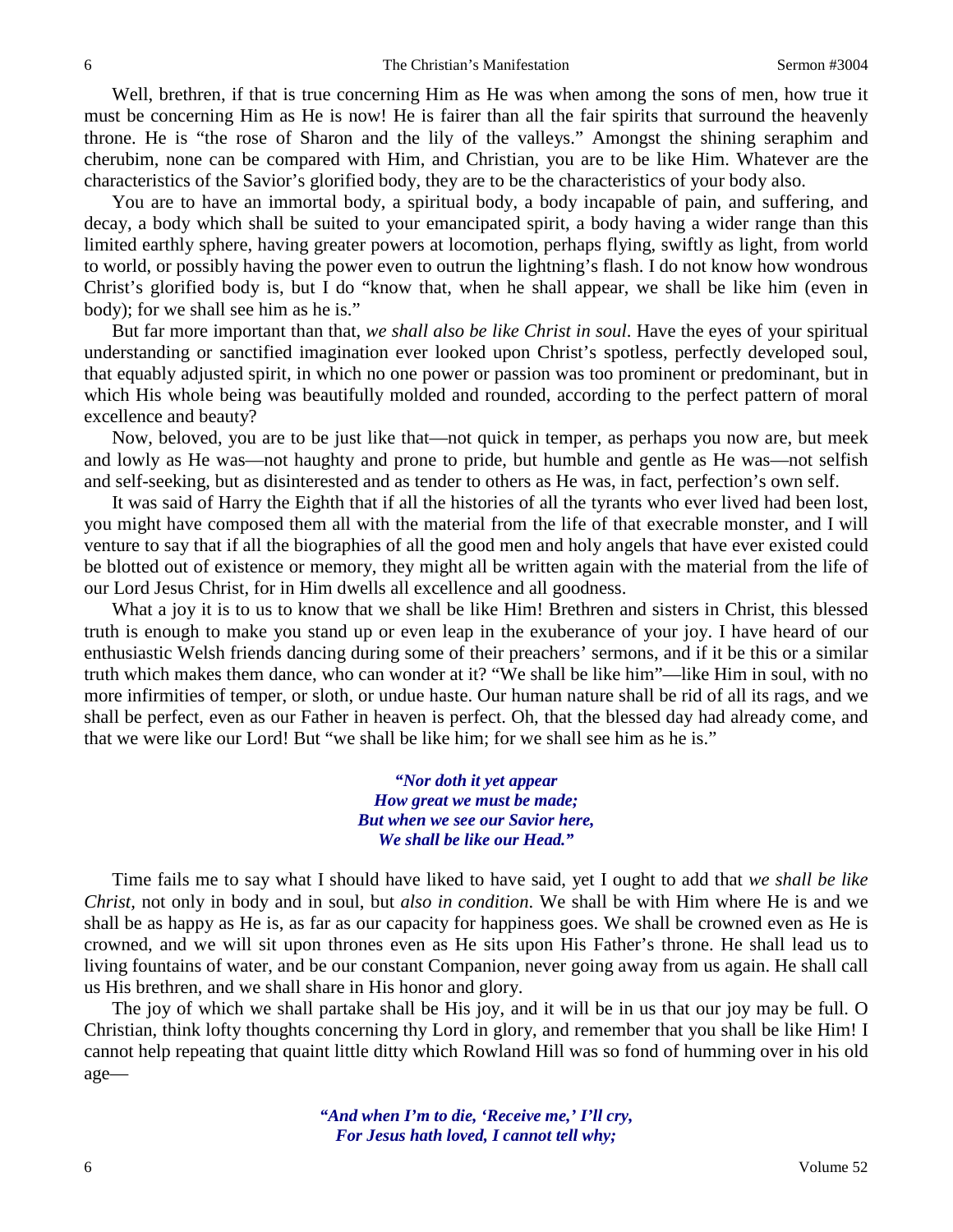#### *But thus I do find, we too are so joined, He'll not live in glory and leave me behind."*

So, "we shall be like him," and the reason why we shall be like Him is thus given by John, "FOR WE SHALL SEE HIM AS HE IS."

How is it that we shall be like Him because of that? Partly, *by reflection*. Perhaps you are aware that in the olden time, looking glasses (if I may use an Irishism), were not looking glasses at all, for they were made of polished brass. If a person looked into such a mirror when the sun was shining upon that mirror, not only would the mirror itself be bright, but it would also throw a reflection on the face of the person who was looking into it.

This is only according to the laws of light. When a man looks into a bright mirror, it makes him also bright, for it throws its own light upon his face, and in a much more wonderful fashion, when we look at Christ, who is all brightness, He throws some of His brightness upon us.

When Moses went up into the mountain to commune with God, his face shone because he had received a reflection of God's glory upon his face. He had looked into the blazing light of deity, as far as a created eye could look there, and therefore, that light was so brilliantly reflected in his own face that Aaron and the people were afraid to draw near him, and he had to cover his face with a veil while he spoke to them.

Further, beloved, we get to be like Christ by seeing Him *in type and symbol,* as through a glass darkly. The Lord's supper is one of the glasses, believer's baptism is another, the preaching of the Word is another, the Bible itself is another of these glasses. It is only a partial reflection of Christ that we get from all these glasses, yet as we look at it, as Paul writes to the Corinthians, "We all, with open face beholding as in a glass the glory of the Lord, are changed into the same image from glory to glory, even as by the Spirit of the Lord," or "by the Lord the Spirit."

But brethren, if there is such a sanctifying influence about the very reflection of Jesus Christ, *what a wondrous power it must have upon us when we see Him as He is!* When we shall gaze upon Him with unveiled vision, and see Him as He is, do you wonder that John says that then, "we shall be like him; for we shall see him as he is"?

Oh, that amazing sight, that unique sight of Jesus as He is! It would be worthwhile to die a thousand painful deaths in order to get one brief glimpse of Him as He is. I do not think that Rutherford exaggerated when he talked of swimming through seven hells to get at Christ if he could not get at Him anyhow else.

A distant view of Him, as we have seen Him "leaping upon the mountains, skipping upon the hills," has so ravished our souls that we have scarcely known whether we have been in the body or out of our body. When we have heard His voice, we have longed to be with Him. The very thought of Him has made us, like the dove separated for a while from her mate, long to cleave the air with rapid wing and fly home to our dovecote, and to our blessed Noah. What must it be to be there? What must it be to see our Savior as He is?

In some of the houses not far from here, I noticed some linnets in cages, in which there were tufts of grass, or small branches of trees as perches for the poor prisoners, yet they were singing away right merrily. I suppose that grass and those fragments of trees were meant to remind them, in this great, dirty, smoky Babylon, that there are green fields and wide forests somewhere. I thought, as I looked upon them, "Ah, you poor birds are like what I myself am! My Master has put me in a little cage, and bidden me bide here for a while, and He has given me my little tuft of grass as an earnest of my inheritance in the—

## *"Sweet fields beyond the swelling flood."*

He graciously sends me a few comforts on the way. Ah! but that poor little tuft of grass, what is it in comparison with the fields and the hedges which are the proper home of the singing birds which have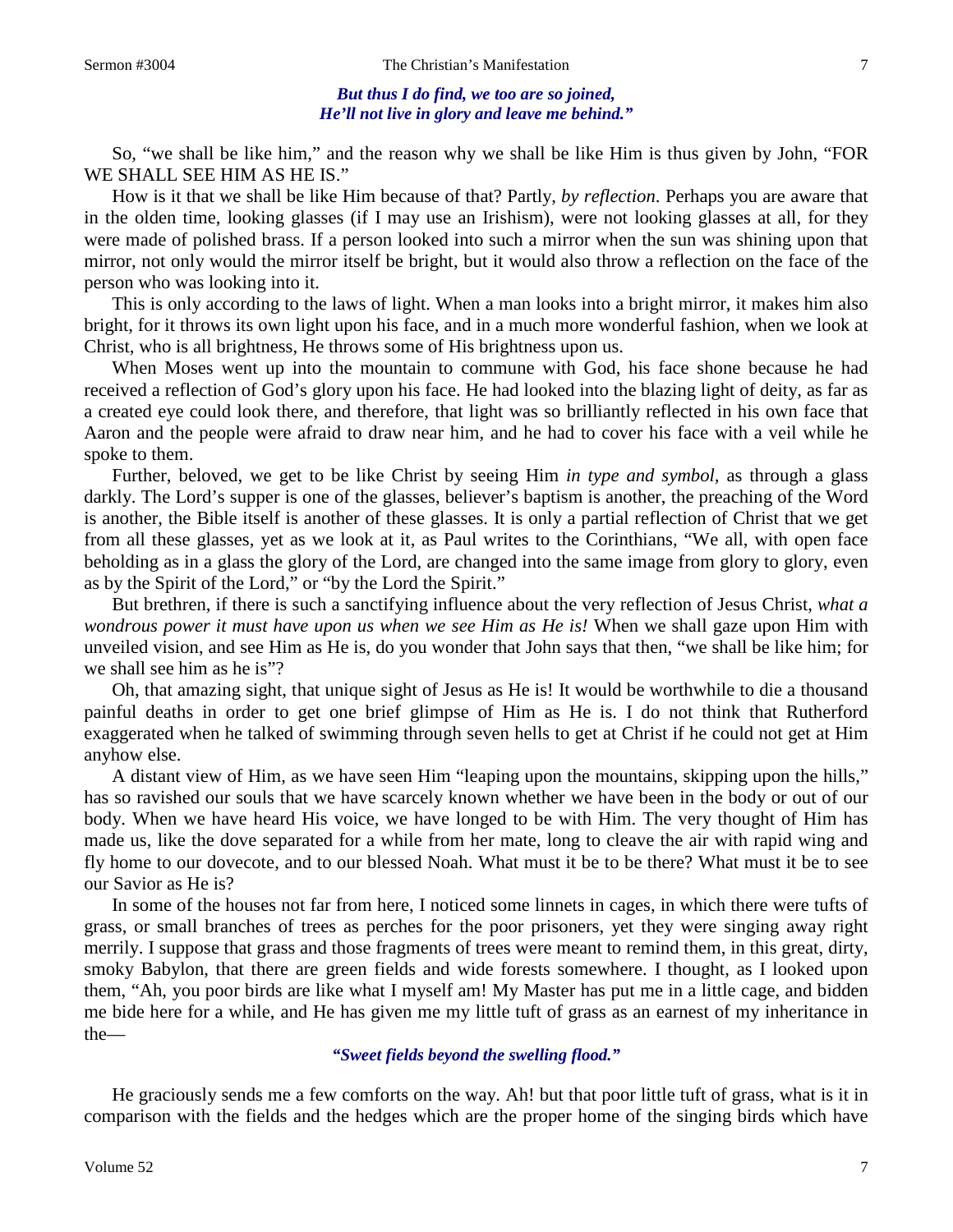their liberty? And Christian, you do not know what it will be for you to have your cage door opened, that you may fly away to that blessed land where the true birds of paradise forever warble, from their joyful throats, the loudest praises to the great King who has set them free forever. Let us begin the music here, let us try even now to anticipate that happy day as we sing of—

> *"Jerusalem the golden, With milk and honey blest;"—*

where—

*"The daylight is serene;"—*

and where—

*"The pastures of the blessed Are deck'd in glorious sheen."*

I leave my text with you who love the Lord. As for you who do not love Him, I dare not give it to you. Oh, that you did love Him, and that you did trust Him! He waits to be gracious. Seek you His face and He will be found of you. Fly to Him, and He will not reject you. Trust in Him, and He will wash you from all your sins, and bring you to His presence in eternal glory, to go no more out forever. May He give you this unspeakable blessing, for His love's sake! Amen.

### **EXPOSITION BY C. H. SPURGEON**

# *1 JOHN 2 AND 3:1-2*

**1 John Chapter 2. Verse 1.** *My little children, these things write I unto you, that ye sin not*.

This is one of the great objectives of all that is written by inspiration—that we may be kept from sin. O child of God, as you would fear to drink poison, as you would flee from a serpent, dread sin!

**1.** *And if any man sin,—*

Is it a hopeless case then? Far from it, "If any man sin,"—

**1-3.** *We have an advocate with the Father, Jesus Christ the righteous: and he is the propitiation for our sins: and not for ours only, but also for the sins of the whole world. And hereby we do know that we know him, if we keep his commandments*.

Holiness of life is the best proof that we know God. It matters not how readily we can speak about God, nor how much we suppose that we love Him, the great test is, do we keep His commandments? What a heart searching test this is! How it should humble us before the mercy seat!

**4-6.** *He that saith, I know him, and keepeth not his commandments, is a liar, and the truth is not in him. But whoso keepeth his word, in him verily is the love of God perfected: hereby know we that we are in him. He that saith he abideth in him ought himself also so to walk, even as he walked*.

When we try to be, in every respect, what God's Word tells us we ought to be, then may we know that we are in God, but if we walk carelessly, if we take no account of our actions, but do, after a random fashion, whatever comes into our foolish hearts, then have we no evidence at all that we are in God.

**7.** *Brethren, I write no new commandment unto you, but an old commandment which ye had from the beginning. The old commandment is the word which ye have heard from the beginning.*

"From the time when Christ first began to preach, or when the Gospel was first preached in your ears."

**8.** *Again, a new commandment I write unto you, which thing is true in him and in you: because the darkness is past, and the true light now shineth*.

That which is new in the Gospel, in one sense, is not new in another, for though John was about to write what he called a new commandment, yet at the same time, he was writing something which was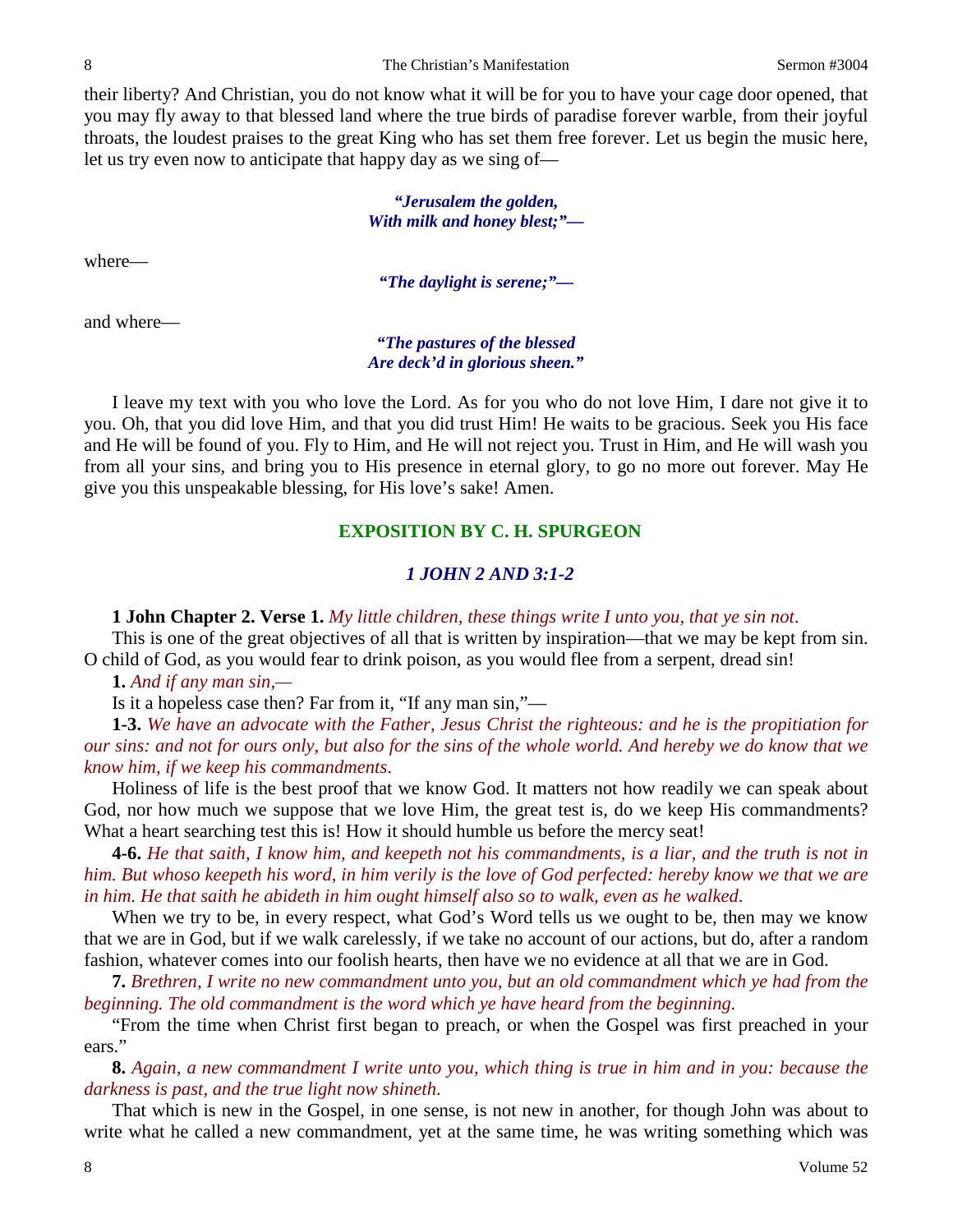not novel, something which was not grafted upon the Gospel, but which grows naturally out of it, namely, the law of love.

**9.** *He that saith he is in the light, and hateth his brother, is in darkness even until now*.

God is love and God is light, therefore, love is light, and the light of God is love. Where enmity and hatred are still in the heart, it is proof positive that the grace of God is not there.

**10-15.** *He that loveth his brother abideth in the light, and there is none occasion of stumbling in him. But he that hateth his brother is in darkness, and walketh in darkness, and knoweth not whither he goeth, because that darkness hath blinded his eyes. I write unto you, little children, because your sins are forgiven you for his name's sake. I write unto you, fathers, because ye have known him that is from the beginning. I write unto you, young men, because ye have overcome the wicked one. I write unto you, little children, because ye have known the Father. I have written unto you, fathers, because ye have known him that is from the beginning. I have written unto you, young men, because ye are strong, and the word of God abideth in you, and ye have overcome the wicked one. Love not the world, neither the things that are in the world. If any man love the world, the love of the Father is not in him*.

For this sinful world is directly opposed to the Father. You cannot send your heart at the same time in two opposite ways—towards evil and towards good, you must make a choice between the two.

**16-17.** *For all that is in the world, the lust of the flesh, and the lust of the eyes, and the pride of life, is not of the Father, but is of the world. And the world passeth away, and the lust thereof: but he that doeth the will of God abideth for ever*.

It ought not, then, to be difficult to make a choice between these fleeting shadows and the everlasting substance.

**18.** *Little children, it is the last time:*

You may read the passage, "It is the last hour," as if John wanted to show how late it was, and how soon Christ would come, "It is the last hour:"—

**18.** *And as ye have heard that antichrist shall come, even now are there many antichrists; whereby we know that it is the last time*.

How much more emphatically John might write this verse if he were writing today!

**19.** *They went out from us,*—

For, alas! many of the antichrists came out of the church, they sprang up from among the followers of Christ, "They went out from us,"—

**19-20.** *But they were not of us; for if they had been of us, they would no doubt have continued with us: but they went out, that they might be made manifest that they were not all of us. But ye have an unction from the Holy One, and ye know all things*.

"You who know God—and even the little children, the babes in Christ, know the Father—know all things, and you will not be led astray and deceived by these antichrists who have gone out into the world."

**21.** *I have not written unto you because ye know not the truth, but because ye know it, and that no lie is of the truth*.

The truth is all of a piece, and a lie cannot be a part of the truth. Christ does not teach us a Jesuitical system in which error and falsehood are mixed up with truth, the Gospel is all truth, and to those who believe it we may say, "Ye know the truth, and ye also know that no lie is of the truth."

**22-23.** *Who is a liar but he that denieth that Jesus is the Christ? He is antichrist, that denieth the Father and the Son. Whosoever denieth the Son, the same hath not the Father;*

They who deny the deity of Christ practically deny the Divine Fatherhood of God. It is not possible for us to understand the rest of the truth if we do not believe in Christ, who is *the* Truth. As the poet says—

> *"You cannot be right in the rest Unless you think rightly of Him."*